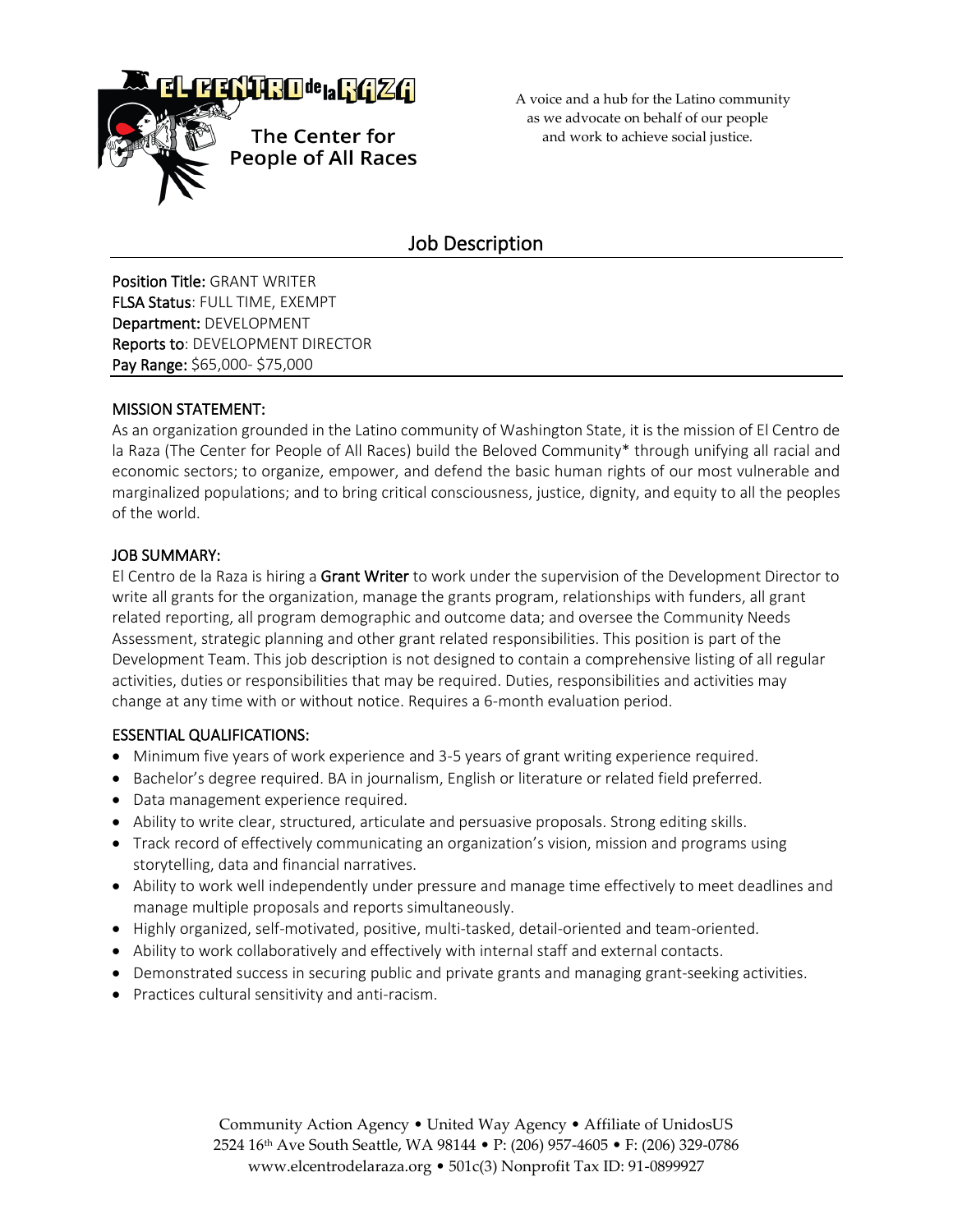## ESSENTIAL FUNCTIONS:

- Prepare and submit grant proposals to private and public funding sources including budgets and program/project design in collaboration with department directors, program managers and staff.
- Write from a racial equity core centered on racial equity consciousness.
- Coordinate scheduling of Department Directors and other key staff as it relates to grant writing and input, grant application review, tracking, follow-up and grant reporting to funders.
- Maintain a grants calendar to ensure timely submission of LOIs, proposal deadlines and reports.
- Research, identify, assess, cultivate and steward all sources of grant funding.
- Maintain amounts of grant funding to be raised for all programs in a calendar year.
- Maintain a centralized internal review process and tracking system for grants to safeguard and enhance El Centro de la Raza's credibility with grant makers.
- Ensure prompt acknowledgment of all grant awards. Input and update all grant activity in Salesforce database on a monthly basis. Maintain electronic grant files.
- Database administration and monitoring of program demographic data in Salesforce; run reports.
- Reconcile all grant contributions between Fiscal and Development on a monthly basis.
- Work with the Leadership Team to keep the Strategic Plan updated.
- Manage organization-wide reporting for United Way and Community Services Block Grant (CSBG).
- Submit monthly report to the Board of Directors.
- Perform program-related research with regards to proposals, such as demographics and statistics for need statements, including analysis of trends within services.
- Perform other writing related tasks for the development department, including the Annual Report.
- Coordinate Community Needs Assessment process and report.
- Obtain ROMA certification and manage ROMA standards and organization standards.
- Supervise interns and volunteers as needed to assist with the grants program.
- Attend all team and organization meetings, events and activities as assigned.
- Collaborate with all employees to achieve the mission and fundraising goals of the organization.
- Performs other duties and responsibilities as assigned by the Development Director.

### SKILLS/TECHNICAL KNOWLEDGE:

- Computer proficiency, including Microsoft Office 365, Adobe Creative Suite and Salesforce.
- Knowledge of private and public sector grant makers at local and state levels.

## WORKING CONDITIONS:

Works a minimum of 40 hours per week. May require a flexible schedule. May work different hours on different days. May require some local travel. This is a hybrid remote work position with the expectation to work at least 2 days in office and 3 days from home between 8:00a.m. – 5:00p.m. Full-time in office work will be required at times to meet grant, reporting or project deadlines. El Centro reserves the right to change any or all conditions under which this position is permitted to work remotely or withdraw permission to work remotely with or without advance notice.

## PHYSICAL REQUIREMENTS:

- Ability to sit, walk, stand, bend, squat, climb, kneel, and twist on an intermittent or continuous basis
- Ability to grasp, push, pull objects such as files, file cabinet drawers, and reach overhead
- Ability to operate telephone, desktop or laptop computer
- Ability to lift up to 40 lbs. and move large boxes of donations, furniture, etc. as needed

Community Action Agency • United Way Agency • Affiliate of UnidosUS 2524 16th Ave South Seattle, WA 98144 • P: (206) 957-4605 • F: (206) 329-0786 www.elcentrodelaraza.org • 501c(3) Nonprofit Tax ID: 91-0899927